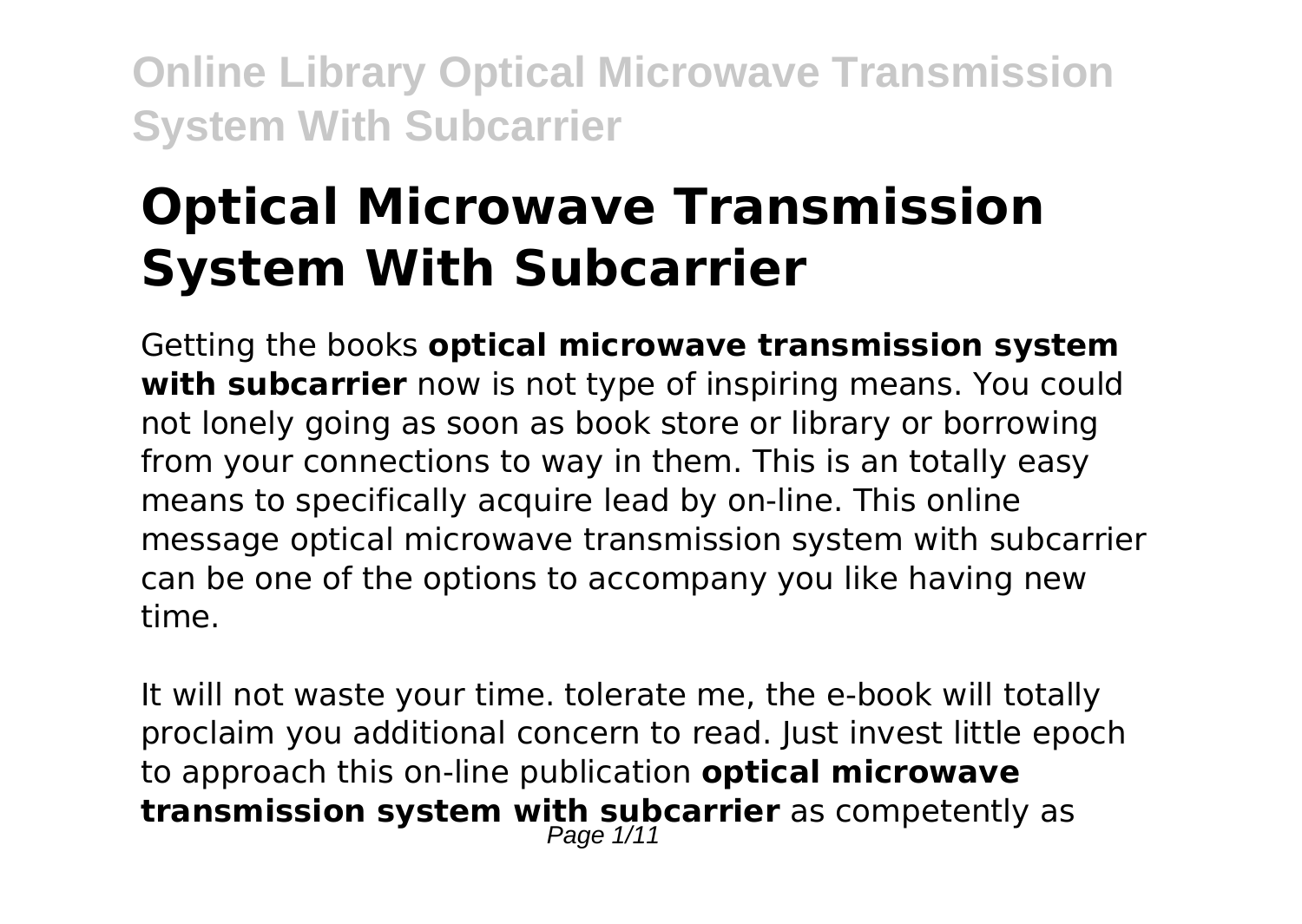review them wherever you are now.

How to Download Your Free eBooks. If there's more than one file type download available for the free ebook you want to read, select a file type from the list above that's compatible with your device or app.

#### **Optical Microwave Transmission System With**

Microwave is wireless, it transmits information through wavelength reflection, and optical fiber is a kind of wired data transmission through wire, and this principle also leads to some of their characteristics.

### **Optical Transmission vs. Microwave Transmission – Router ...**

Build a 5G-ready microwave transport network Ease your transition to 5G and the telco cloud with our Wavence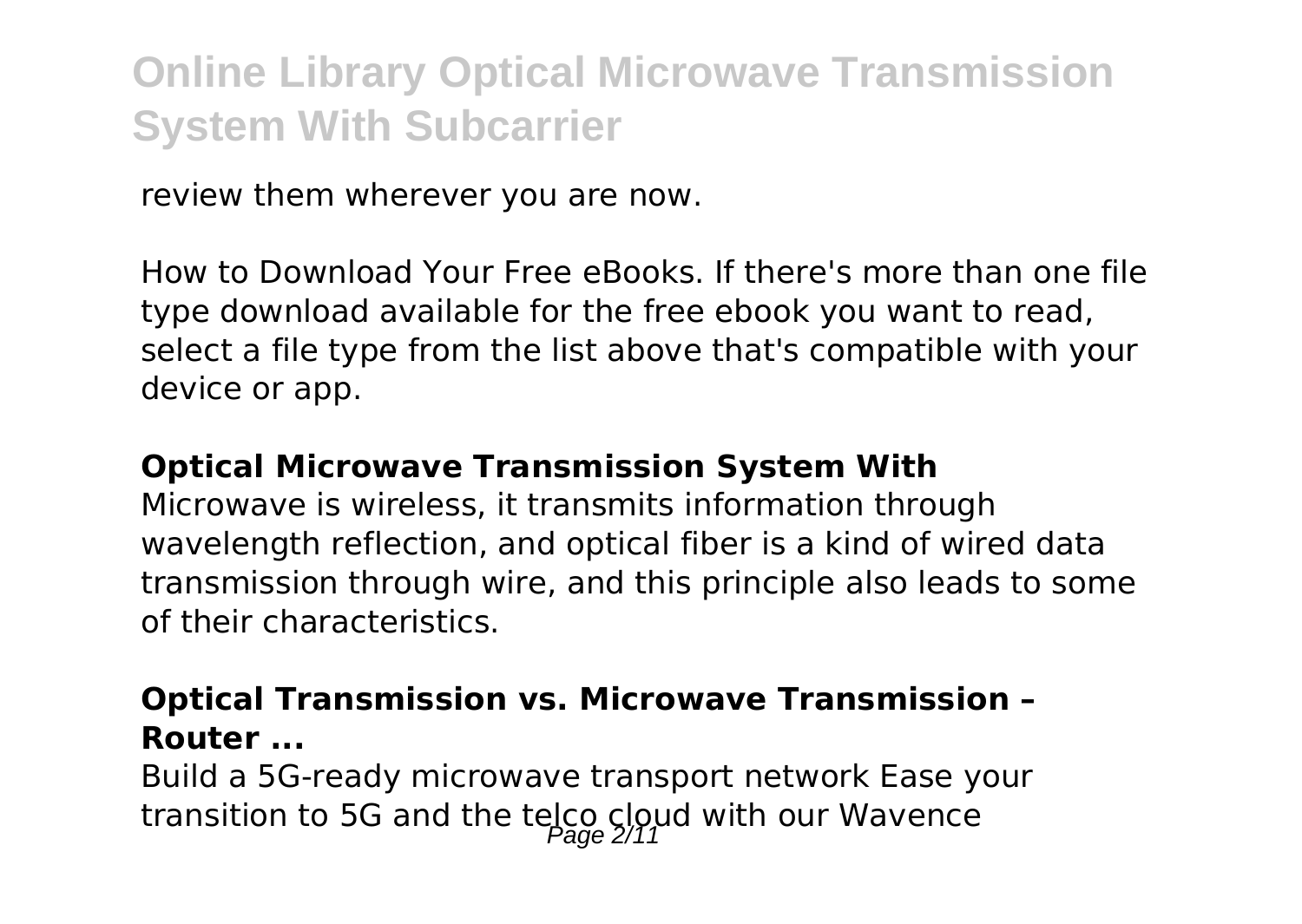microwave range. Part of our 5G Anyhaul portfolio, Wavence supports backhaul and fronthaul evolution with ultra-broadband transceivers that provide multi-gigabit capacity, low-latency transport, and high output power. It lets you use carrier SDN to build a programmable microwave ...

#### **Microwave transmission | Nokia Networks**

A microwave link is a communications system that uses a beam of radio waves in the microwave frequency range to transmit video, audio, or data between two locations, which can be from just a few feet or meters to several miles or kilometers apart.

#### **Microwave transmission - Wikipedia**

optical transmission systems ISAT-7700 Satellite Telephone Fiber Optic In-Building Transmission System Microwave Photonic Systems, Inc. 1155 Phoenixville Pike, Unit 106, West Chester, PA 19380, Toll-Free: 888-868-8967 Phone: 610-344-7676, Fax: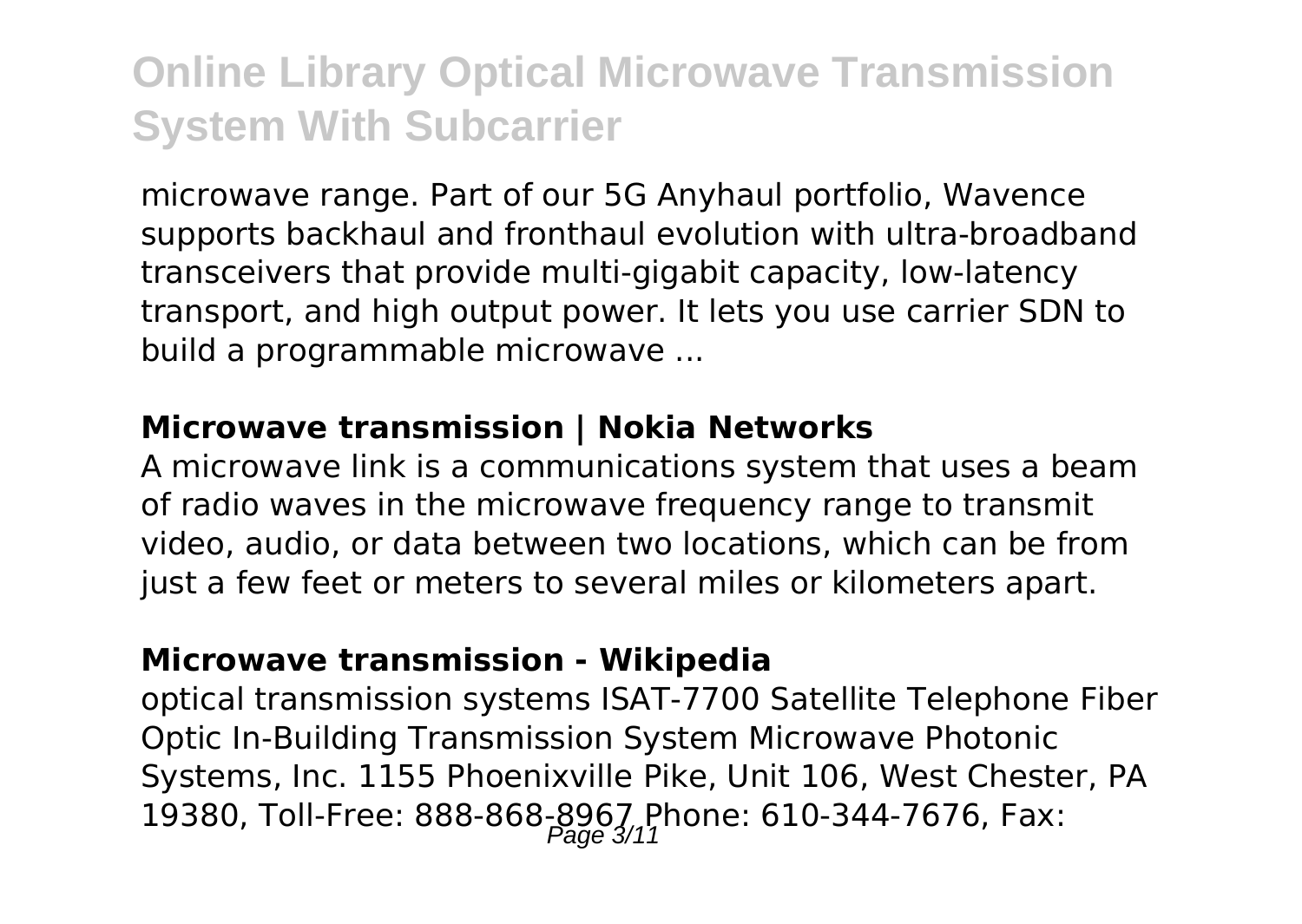610-344-7110, E-mail: info@b2bphotonics.com, Internet: b2bphotonics.com 100204 CAGE 1A9M1 M i c r o w a v e Ph t o n

### **optical transmission systems microwave photonic systems**

Our solutions include transmission systems for temperature controlled and temperature hardened harsh weather climatic conditions. We also offer SDH / PDH multiplexers for various applications for grooming low speed analog and digital interfaces over high speed aggregates generally transmitted over optical / microwave transmission systems.

**Systems: Optical Transmission Systems / Multiplexers ...** optical transmission systems microwave photonic systems. microwave photonic systems. OFW - 3427 / TVRO. L - Band Fiber Optic TVRO Transmission Subsystem. Enables Satellite TVRO Augmentation to Achieve Expanded Continuity of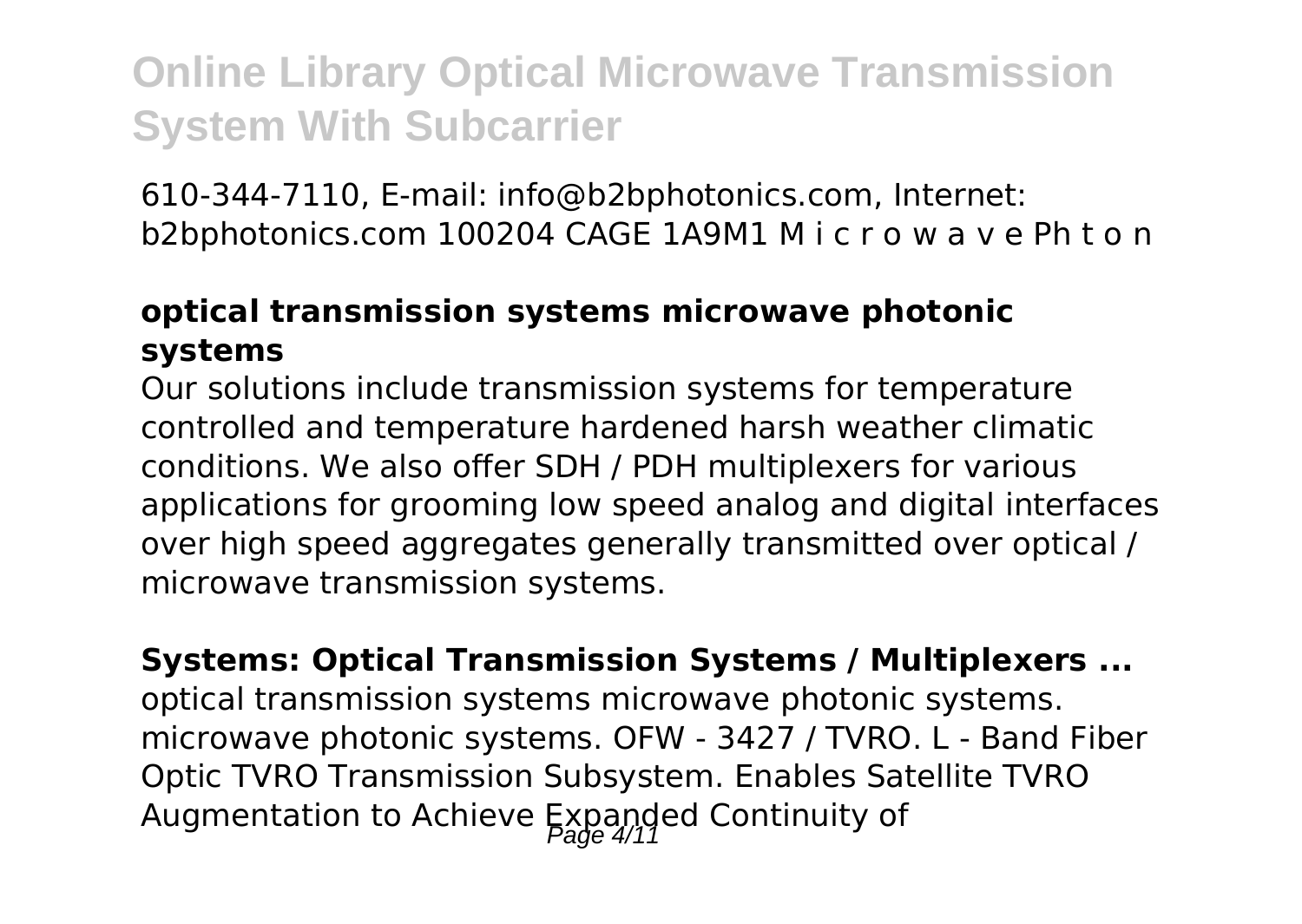Communications Connectivity. The OFW-3427 / TVRO, L-Band Fiber Optic TVRO Satellite Transmission System provides a neutral host RF design approach for the direct optical conversion and transmission of multiple independent TVRO downlink antennas.

#### **optical transmission systems microwave photonic systems**

In Submarine Optical Cable Engineering, 2018. 3.3.1.2 Abandonment Due to Outdated Technology. With the continuous progress of optical fiber transmission technology, submarine optical cable communication technology has been developed rapidly. There have been four generations of the submarine optical cable business system in the past 20 years. The transmission rate of the first and second ...

### **Optical Fiber Transmission - an overview | ScienceDirect**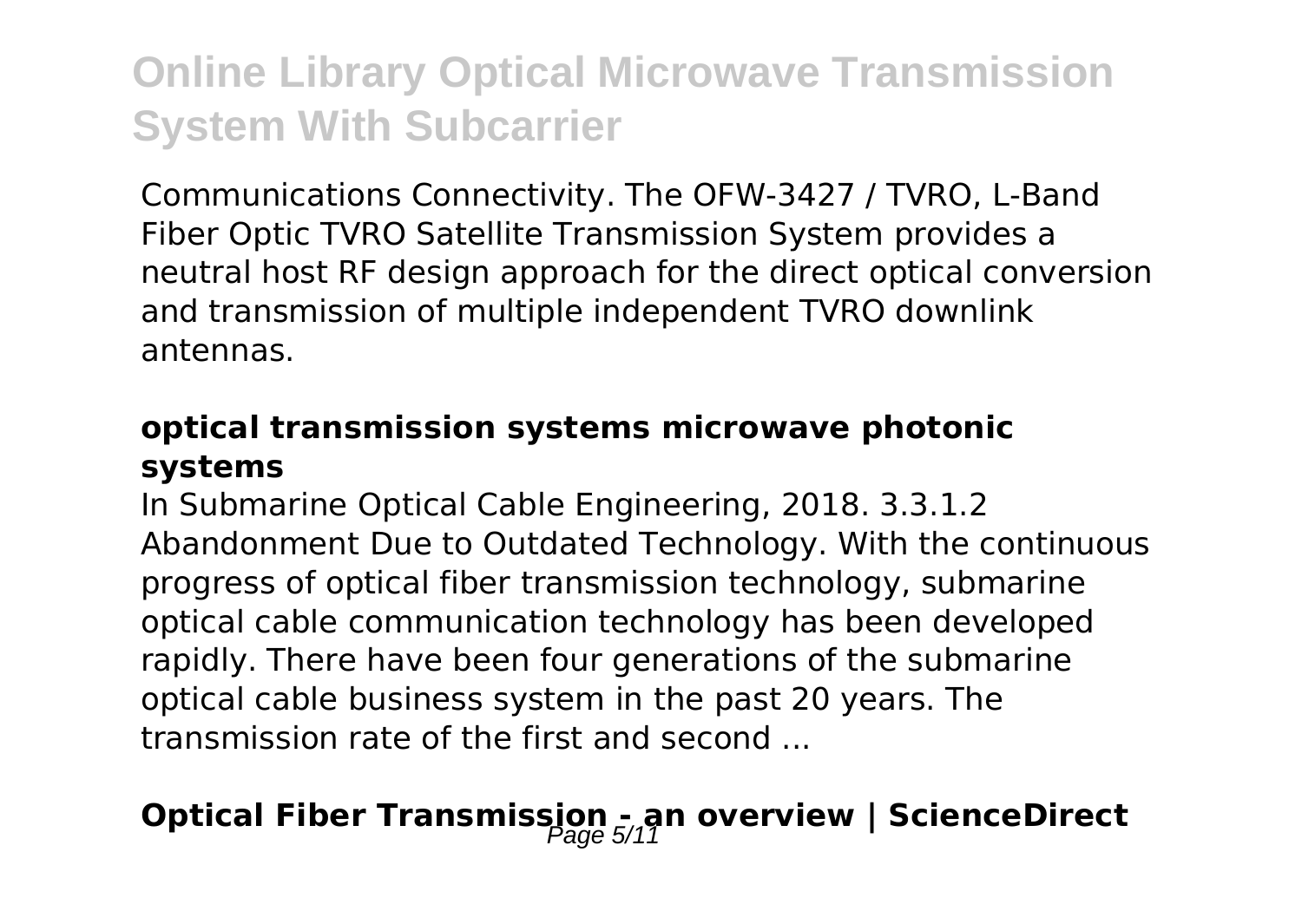**...**

An optical communication system transmitter consists of a digital-to-analog converter (DAC), a driver amplifier and a Mach–Zehnder-Modulator. The deployment of higher modulation formats (> 4 QAM) or higher Baud rates (> 32 GBaud) diminishes the system performance due to linear and non-linear transmitter effects.

### **Fiber-optic communication - Wikipedia**

Microwave use has declined in the past few decades as fiberoptics communications has been able to offer greater bandwidth. ... however, is speed of transmission. Electromagnetic waves travel ...

#### **Microwave vies with fiber for high-frequency trading ...**

Hence optical fiber lines are taking place of copper in wired line connections. Microwave is used in about 50% of total backhaul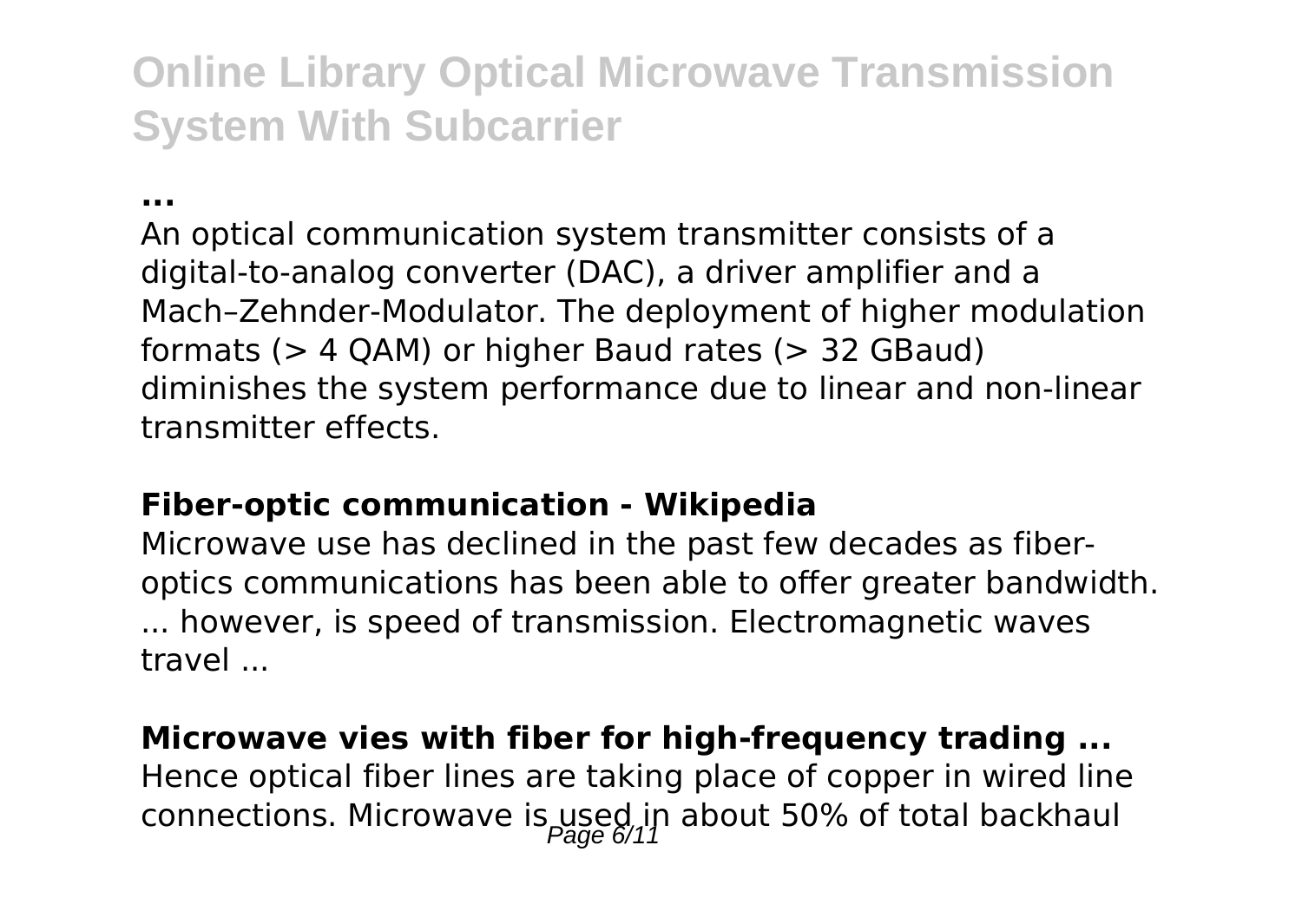network deployments across the world. About optical Fiber: It is widely used as wired line connectivity due to cheap material costs and higher data carrying capacity (Bandwidth of about 11THz). Simple fiber communication system will composed of transmitter (LED or laser) and receiver (photo diode).

#### **Fiber vs Microwave-Difference between Fiber and Microwave**

Microwave radio, a form of radio transmission that use. Ultrahigh frequencies developed out of experiments with radar (radio detecting and ranging) during the period preceding World War II. There are several frequency ranges assigned to microwave systems, all of which are in the Giga Hertz (GHz) range and the wavelength in the millimeter range.

### **Microwave Transmission – What is a Microwave Transmission?** Page 7/11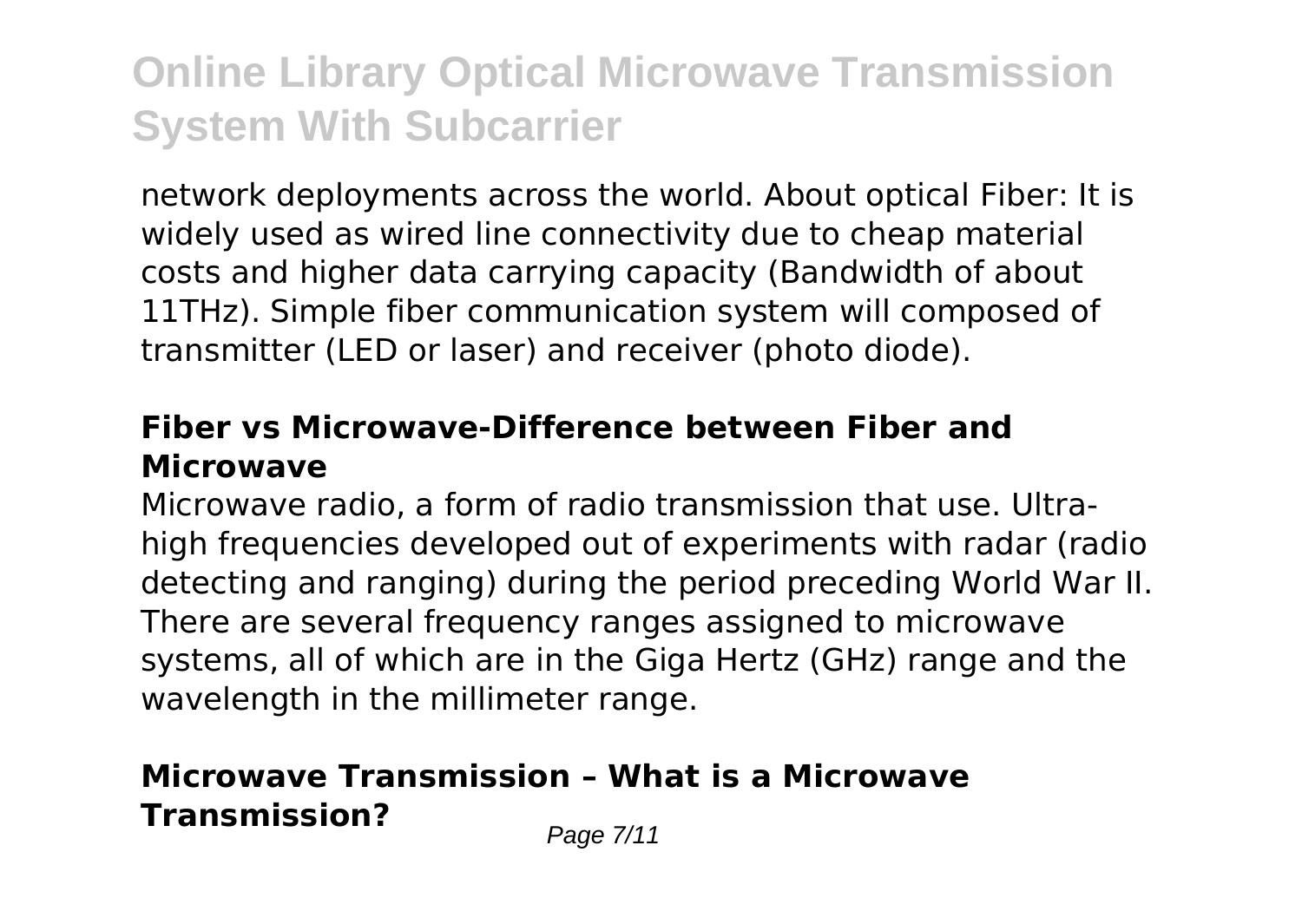From about 1960 there was rapid development, Australia-wide, of high capacity "long line" telephone transmission systems. By the mid 1970s the majority of subscribers had a national dialling system (STD). The two major transmission technologies employed at the time were analogue underground coaxial cable systems and microwave radio systems.

### **Telephone transmission systems WA - Old Australian Telephones**

The generated optical microwaves are in the optical carrier suppression (OCS) mode, which shows better performance in transmission through single-mode fibers (SMF) as compared to the conventional mode of the optical double-side band (DSB).

#### **Frequency up-conversion of optical microwaves for ...**

Microwave Photonics • Advantages • Operating at optical frequencies offers extremely high bandwidth  $\cdot$  Low-loss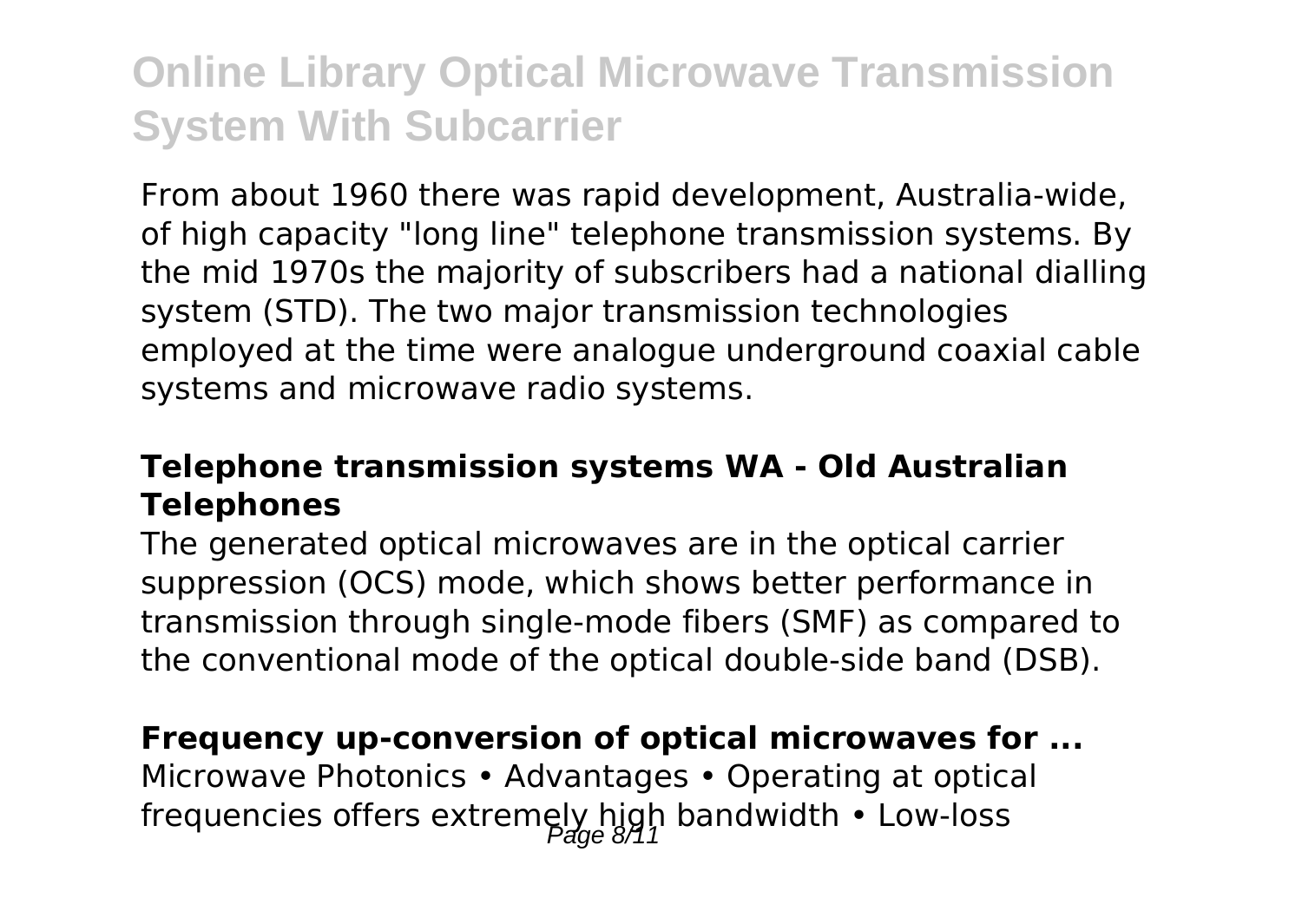transmission is possible over optical fibers • Orders of magnitude improvement in frequency tuning • Traditionally systems implemented with bulky discrete components

### **ECEN689: Special Topics in Optical Interconnects Circuits**

**...**

Real-world applications illustrate in detail the principles of transmission systems engineering. Complete with tables containing optical signal, noise, and impairment parameters, this book is an indispensable tool for calculating and modeling network transmission capabilities, evaluating tradeoffs among systems parameters and transmission ...

**Optical Transmission Systems Engineering - Artech House** Huawei optical rtn380 microwave transmission system best price for 71 ghz to 86 ghz 62.5/125/250/500/750 mhz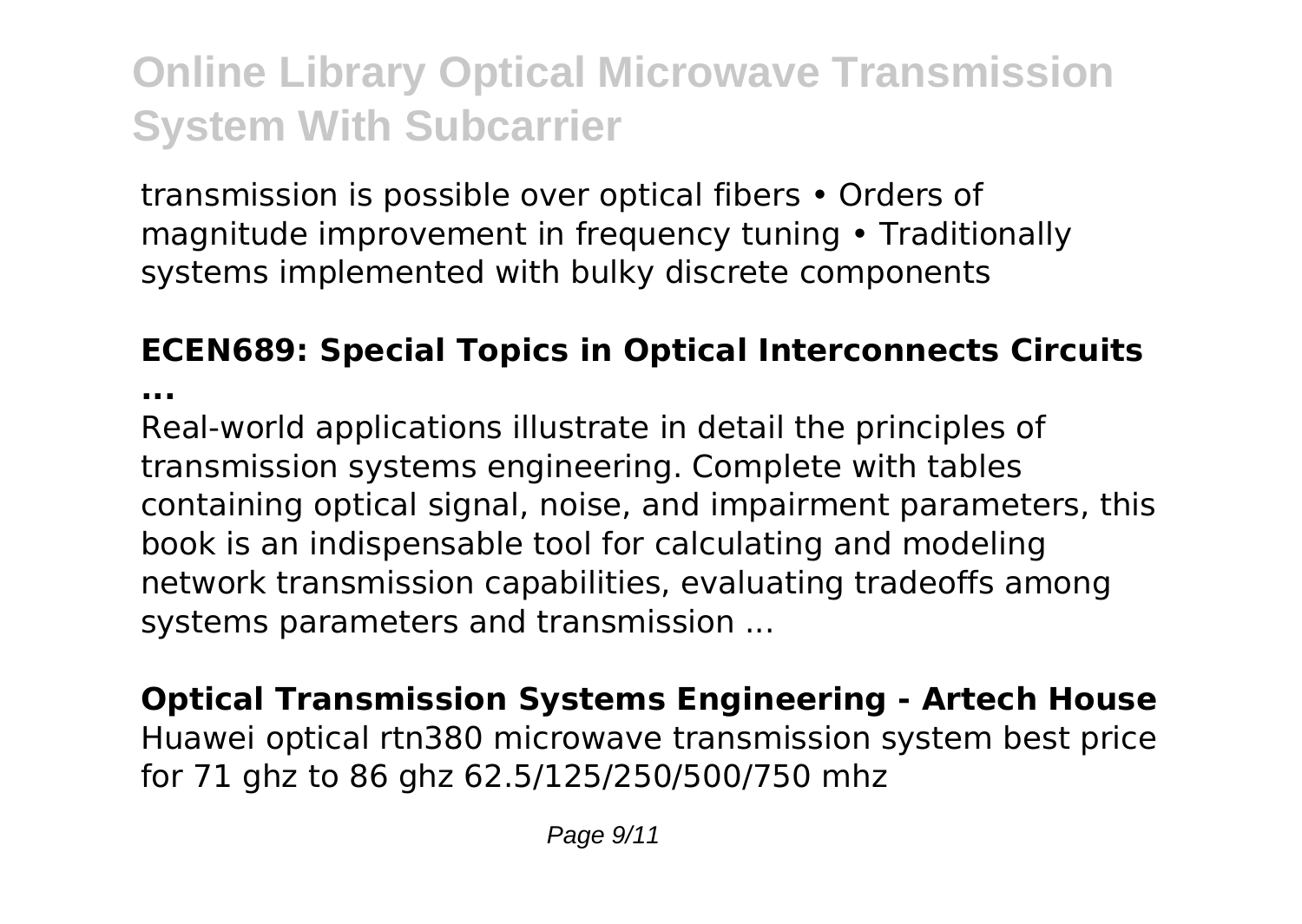### **huawei transmission system, huawei transmission system**

**...**

what is Transmission Track career path , courses and details

### **Microwave , Optical , IP Transmission - YouTube**

An image transmission principle related to the transformation of the spatial spectrum of a source into modes propagating in a metamaterial with a flat isofrequency contour is proposed. This principle makes it possible to obtain a resolution much smaller than the wavelength. The proposed principle is implemented in the microwave, terahertz, and optical frequency bands with the use of a medium ...

#### **Image transmission with the subwavelength resolution in**

**...**

In this paper, we propose a multipoint stable radio frequency (RF) optical transmission system with tree structure. Based on